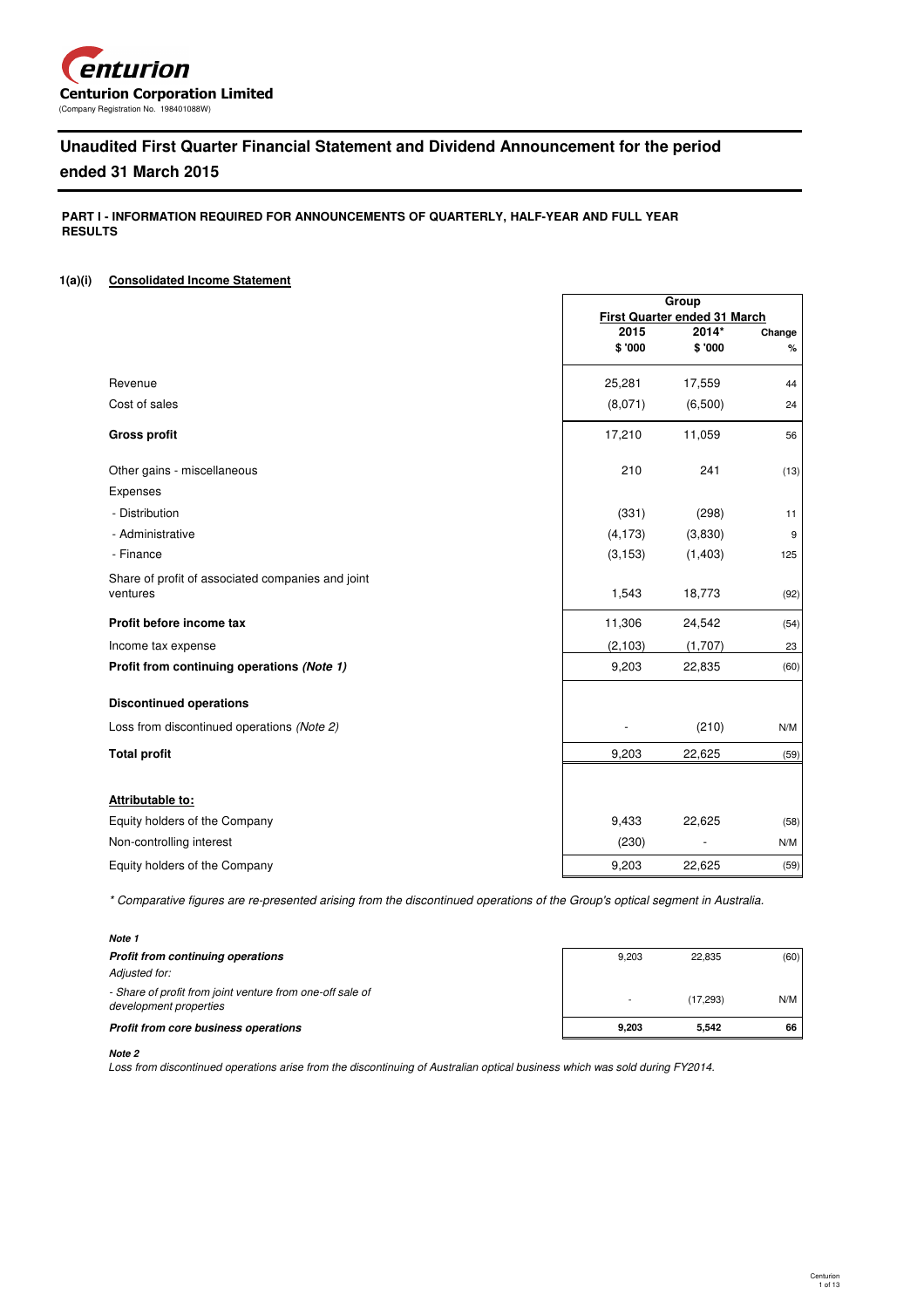## **1(a)(ii) Consolidated Statement of Comprehensive Income**

|                                                                |          | First Quarter ended 31 March |        |  |
|----------------------------------------------------------------|----------|------------------------------|--------|--|
|                                                                | 2015     | 2014                         | Change |  |
|                                                                | \$'000   | \$'000                       | %      |  |
| Total profit                                                   | 9,203    | 22,625                       | (59)   |  |
| Items that may be reclassified subsequently to profit or loss: |          |                              |        |  |
| Currency translation (losses)/gains arising from consolidation | (4, 197) | 1,855                        | N/M    |  |
| Available-for-sale financial assets                            |          |                              |        |  |
| - Fair value losses                                            | (46)     | (19)                         | 142    |  |
| - Reclassification                                             |          | 153                          | N/M    |  |
| Other comprehensive (loss)/income, net of tax                  | (4,243)  | 1,989                        | N/M    |  |
| Total comprehensive income                                     | 4,960    | 24,614                       | (80)   |  |
| Attributable to:                                               |          |                              |        |  |
| Equity holders of the Company                                  | 5,190    | 24,614                       | (79)   |  |
| Non-Controlling Interest                                       | (230)    |                              | N/M    |  |
| Equity holders of the Company                                  | 4,960    | 24,614                       | (80)   |  |

### **1(a)(iii) Notes to Consolidated Income Statement**

The below notes do not include the impact attributed to the discontinued operations:

|                                                  | First Quarter ended 31 March |                |     |  |
|--------------------------------------------------|------------------------------|----------------|-----|--|
|                                                  | 2015                         | 2014<br>Change |     |  |
|                                                  | \$ '000                      | \$'000         | %   |  |
| After (charging) / crediting:                    |                              |                |     |  |
| Interest expense                                 | (3, 153)                     | (1,403)        | 125 |  |
| Depreciation and amortisation                    | (1,764)                      | (1,719)        | 3   |  |
| Allowance for doubtful debts (net)               | (45)                         | (23)           | 96  |  |
| Currency exchange (loss)/gain (net)              | (152)                        | 27             | N/M |  |
| Adjustments for underprovision of prior year tax |                              | (154)          | N/M |  |
| Net gain on sale of property, plant & equipment  | 2                            |                | N/M |  |

### The miscellaneous gains (net) comprise the following:

|                                     | First Quarter ended 31 March |        |      |  |
|-------------------------------------|------------------------------|--------|------|--|
|                                     | 2015                         | 2014*  |      |  |
|                                     | \$'000                       | \$'000 | %    |  |
| Other rental income                 | 98                           | 114    | (14) |  |
| Interest income                     | 64                           | 76     | (16) |  |
| Dividend income                     | 27                           | 27     | -    |  |
| Currency exchange (loss)/gain (net) | (152)                        | 27     | N/M  |  |
| <b>Others</b>                       | 173                          | (3)    | N/M  |  |
| Other miscellaneous gains - net     | 210                          | 241    | (13) |  |

N/M : Not meaningful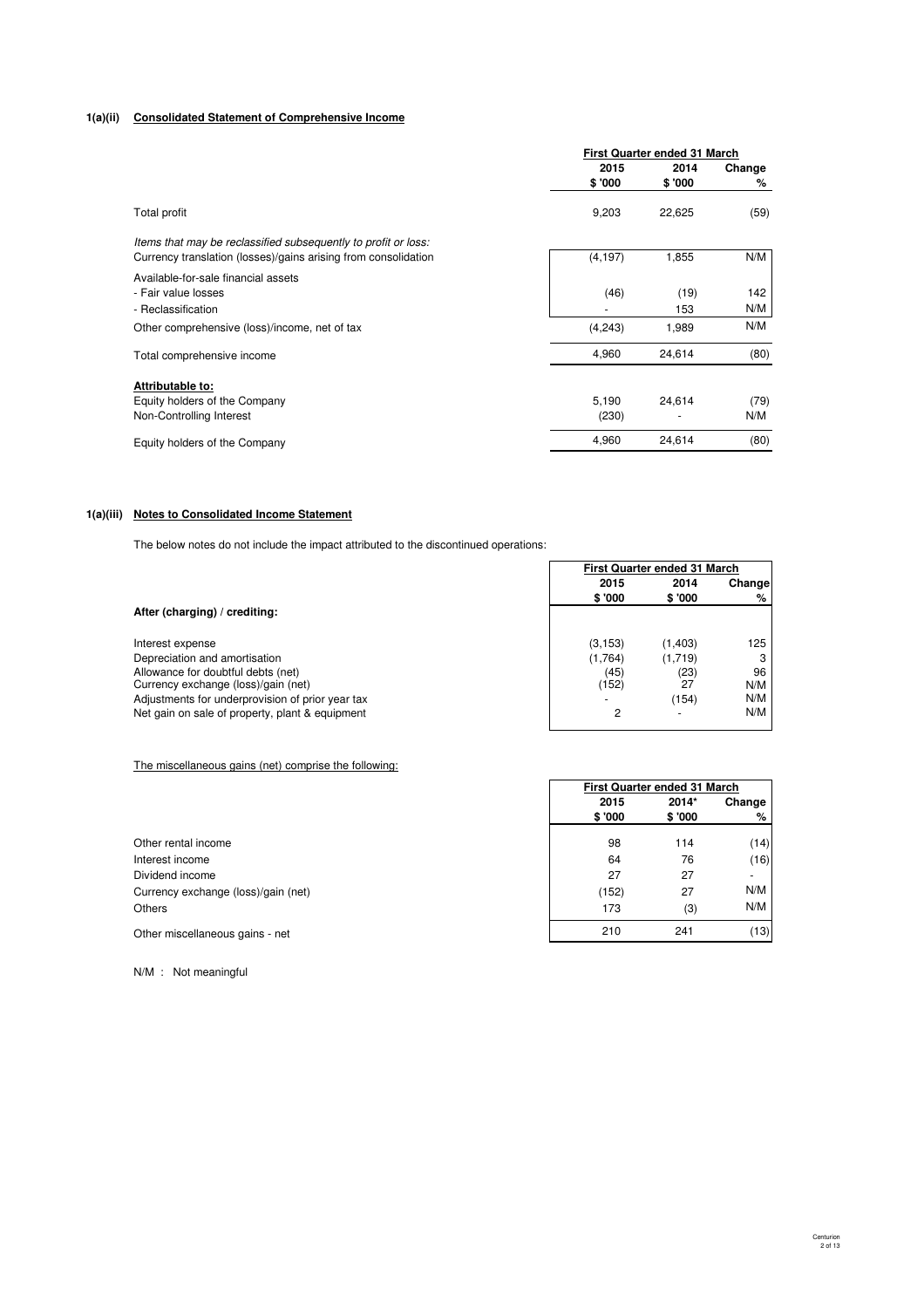## **1(b)(i) Balance Sheets**

|                                                      | Group      |            | Company    |                |
|------------------------------------------------------|------------|------------|------------|----------------|
|                                                      | 31 Mar 15  | 31 Dec 14  | 31 Mar 15  | 31 Dec 14      |
|                                                      | \$'000     | \$'000     | \$'000     | \$'000         |
| <b>Current assets</b>                                |            |            |            |                |
| Cash and cash equivalents                            | 58,102     | 63,144     | 7,069      | 21,680         |
| Trade and other receivables                          | 5,502      | 4,993      | 12,096     | 7,944          |
| Inventories                                          | 621        | 643        |            |                |
| Other assets                                         | 5,087      | 13,666     | 559        | 264            |
|                                                      | 69,312     | 82,446     | 19,724     | 29.888         |
| <b>Non-current assets</b>                            |            |            |            |                |
| Trade and other receivables                          | 983        | 604        | 283,078    | 271,245        |
| Other assets                                         | 265        | 265        | 265        | 265            |
| Available-for-sale financial assets                  | 2,268      | 2,314      | 2,268      | 2,314          |
| Investments in associated companies /                |            |            |            |                |
| joint ventures                                       | 83,291     | 85,788     | 1,298      | 1,298          |
| Investments in subsidiaries                          |            | $\sim$     | 18,862     | 18,762         |
| Investment properties                                | 793,688    | 684,437    |            |                |
| Property, plant & equipment                          | 6,430      | 6,385      | 287        | 265            |
| Deferred income tax assets                           | 59         | 60         |            |                |
| Intangible assets                                    | 10,498     | 11,734     |            | $\overline{a}$ |
|                                                      | 897,482    | 791,587    | 306,058    | 294,149        |
| <b>Total assets</b>                                  | 966.794    | 874,033    | 325,782    | 324,037        |
| <b>Current liabilities</b>                           |            |            |            |                |
| Trade and other payables                             | (30,681)   | (39, 232)  | (5, 311)   | (5,016)        |
| Current income tax liabilities                       | (9, 191)   | (7,064)    | (222)      | (192)          |
| <b>Borrowings</b>                                    | (24, 843)  | (24, 692)  | (2,625)    | (1,313)        |
|                                                      | (64, 715)  | (70, 988)  | (8, 158)   | (6,521)        |
|                                                      |            |            |            |                |
| <b>Non-current liabilities</b>                       |            |            |            |                |
| <b>Borrowings</b>                                    | (502, 440) | (408, 081) | (99, 246)  | (99, 125)      |
| Other liabilities<br>Deferred income tax liabilities | (223)      | (276)      |            |                |
|                                                      | (2,895)    | (3, 128)   | (25)       | (26)           |
|                                                      | (505, 558) | (411, 485) | (99, 271)  | (99, 151)      |
| <b>Total liabilities</b>                             | (570, 273) | (482, 473) | (107, 429) | (105, 672)     |
| <b>Net assets</b>                                    | 396,521    | 391,560    | 218,353    | 218,365        |
|                                                      |            |            |            |                |
| <b>Equity</b>                                        |            |            |            |                |
| Share capital                                        | 89,837     | 89,836     | 201,148    | 201,147        |
| Other reserves                                       | 2,520      | 6,763      | 256        | 302            |
| Retained profits                                     | 303,464    | 294,031    | 16,949     | 16,916         |
|                                                      | 395,821    | 390,630    | 218,353    | 218,365        |
| Non-controlling Interest                             | 700        | 930        |            |                |
| <b>Total equity</b>                                  | 396,521    | 391,560    | 218,353    | 218,365        |
| Total borrowings                                     | 527,283    | 432,773    |            |                |
| Gearing ratio*                                       | 57%        | 52%        |            |                |

# \* The gearing ratio is computed as borrowings divided by total capital. Total capital is calculated as borrowings plus net assets of the Group.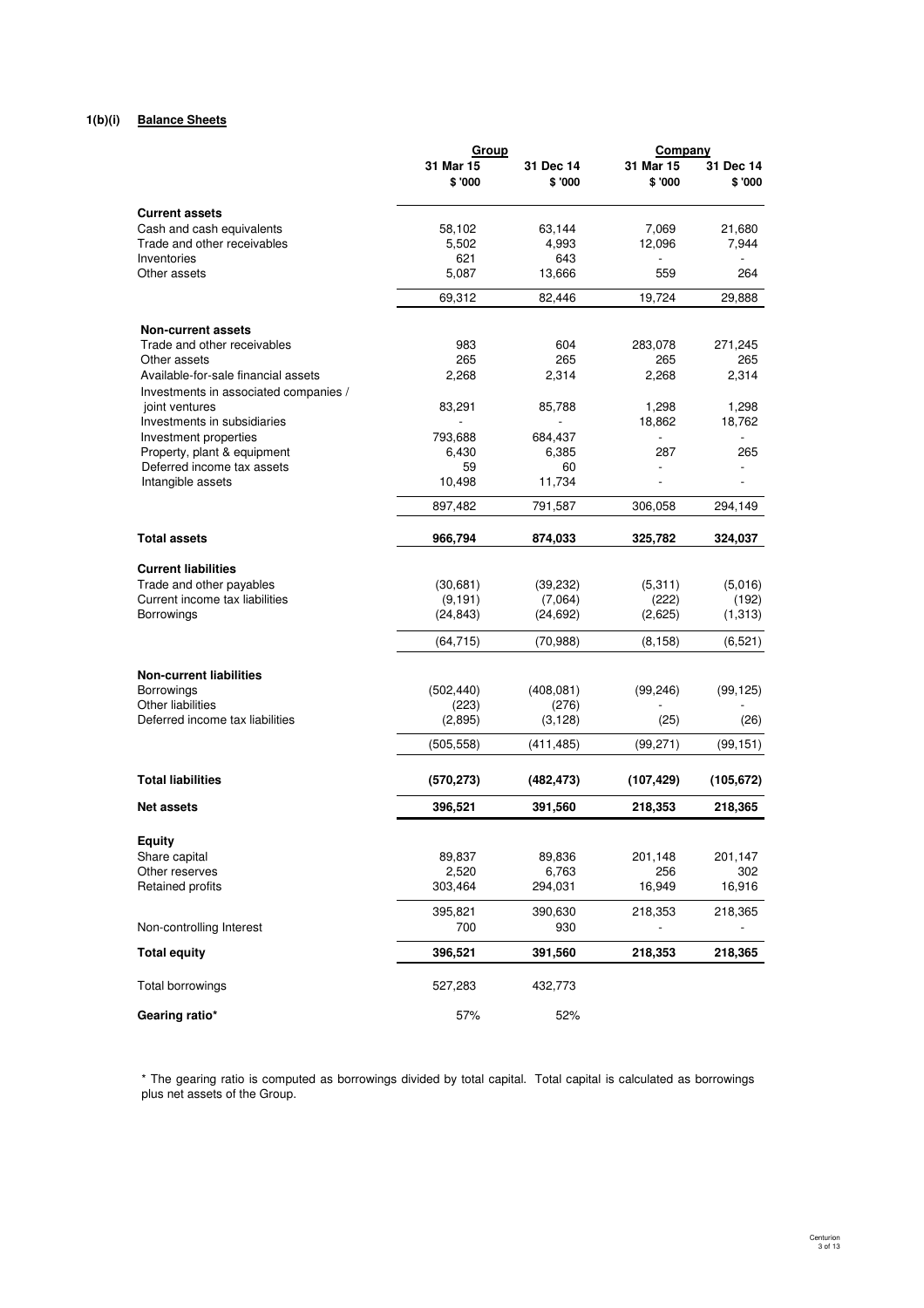## **1(b)(ii) Group's borrowings and debt securities**

**(a) Amount repayable in one year or less, or on demand**

|                  | As at     | As at     |  |
|------------------|-----------|-----------|--|
|                  | 31 Mar 15 | 31 Dec 14 |  |
|                  | \$'000    | \$'000    |  |
| <b>Secured</b>   | 22,178    | 23,379    |  |
| <b>Unsecured</b> | 2.665     | 1,313     |  |
| <b>Sub Total</b> | 24,843    | 24,692    |  |

## **(b) Amount repayable after one year**

|                   | As at     | As at     |
|-------------------|-----------|-----------|
|                   | 31 Mar 15 | 31 Dec 14 |
|                   | \$'000    | \$'000    |
| Secured           | 384,574   | 304,836   |
| <b>Unsecured</b>  | 117,866   | 103,245   |
| <b>Sub Total</b>  | 502.440   | 408,081   |
| <b>Total Debt</b> | 527,283   | 432,773   |

## **(c) Details of any collateral**

The Group's secured borrowings includes bank borrowings and lease liabilities. The borrowings are secured by fixed charges over the investment properties and certain property, plant and equipment of the subsidiaries.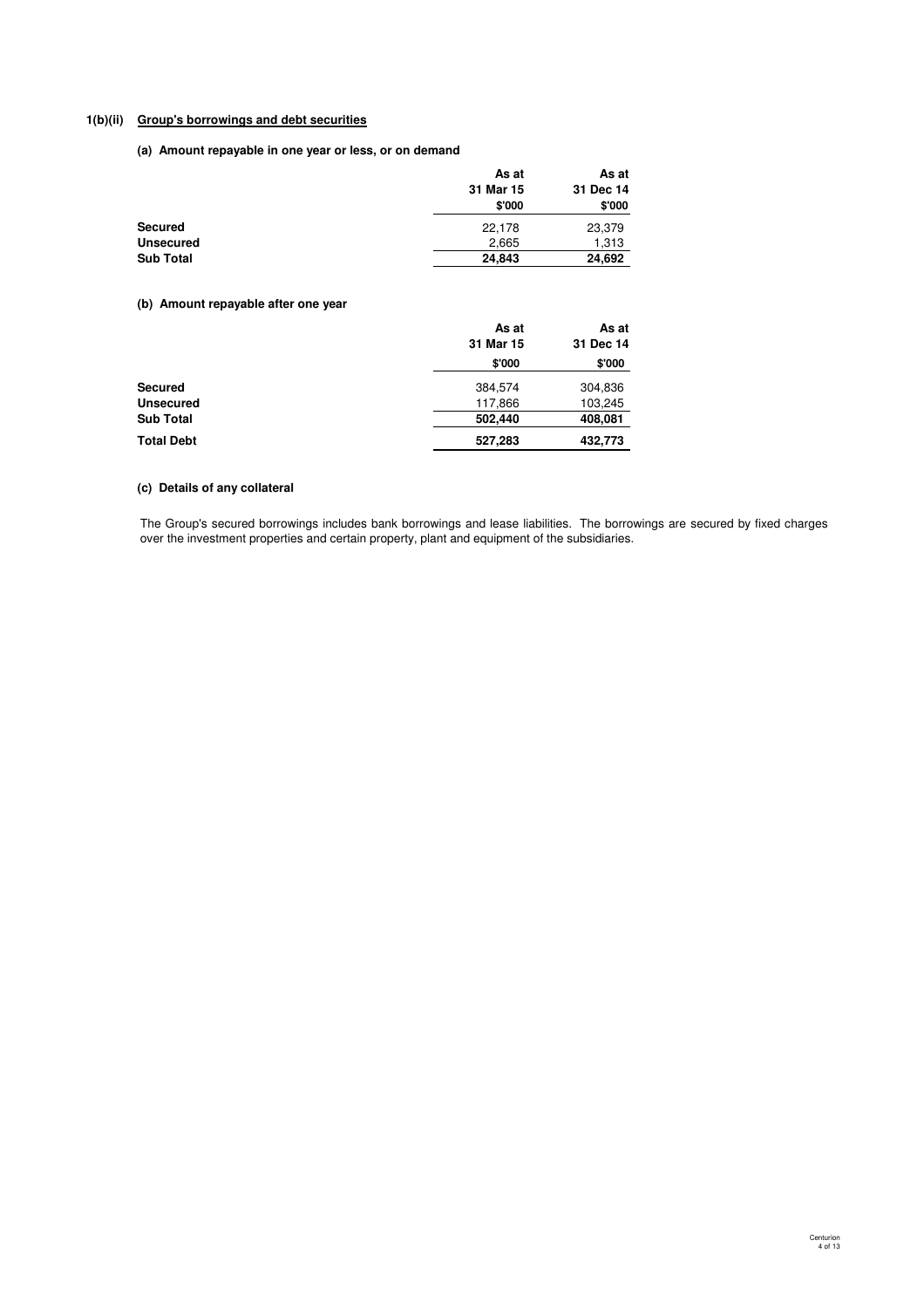## **1 (c) Consolidated Cash Flow Statement**

The below consolidated cash flow statement includes the impact on the cash flows of the Group attributed to the discontinued operations. **Fourth Quarter First Quarter ended 31 March**

|                                                                                                                  | <u>First Quarter ended 31 March</u> |                |
|------------------------------------------------------------------------------------------------------------------|-------------------------------------|----------------|
|                                                                                                                  | 2015<br>\$'000                      | 2014<br>\$'000 |
|                                                                                                                  |                                     |                |
| Cash flows from operating activities<br>Net profit                                                               | 9,203                               | 22,625         |
| Adjustment for:                                                                                                  |                                     |                |
| Income tax expense                                                                                               | 2,103                               | 1.707          |
| Depreciation and amortisation                                                                                    | 1,764                               | 1,731          |
| Allowance for impairment of trade and other receivables<br>Net gain on disposal of property, plant and equipment | 45<br>(2)                           | 90<br>(6)      |
| Interest income                                                                                                  | (64)                                | (107)          |
| Dividend income                                                                                                  | (27)                                | (27)           |
| Interest expense                                                                                                 | 3,153                               | 1,426          |
| Share of profits of associated companies and joint ventures (net)                                                | (1,543)                             | (18, 773)      |
| Unrealised currency translation differences                                                                      | 183                                 | (1,062)        |
| Reclassification adjustment from fair value reserve to profit or loss                                            | L,                                  | 153            |
| Operating cash flow before working capital changes                                                               | 14,815                              | 7,757          |
| Changes in working capital, net of effects from acquisition of subsidiary                                        |                                     |                |
| Inventories<br>Trade and other receivables                                                                       | 22<br>(554)                         | (170)<br>4,621 |
| Other assets                                                                                                     | (228)                               | (90)           |
| Trade and other payables                                                                                         | (1, 164)                            | (371)          |
| Cash generated from operations                                                                                   | 12,891                              | 11.747         |
| Income tax paid - net                                                                                            | (125)                               | (1,675)        |
| Net cash provided by operating activities                                                                        | 12,766                              | 10,072         |
| Cash flows from investing activities                                                                             |                                     |                |
| Proceeds from disposal of property, plant and equipment                                                          | 5                                   | 6              |
| Additions of investment property                                                                                 | (111, 535)                          | (83, 597)      |
| Purchase of property, plant and equipment                                                                        | (636)                               | (212)          |
| Acquisition of interest in subsidiaries, net of cash acquired                                                    | $\sim$                              | 370            |
| Loan to associated company                                                                                       | (388)                               |                |
| Interest received<br>Dividend received                                                                           | 64<br>27                            | 107<br>27      |
| Dividend received from an associated company/joint venture                                                       | 4,050                               | 4,500          |
| Deposits paid for acquisition of investment property                                                             | (2,096)                             |                |
| Deposits refunded for acquisition of investment property                                                         |                                     | 9,137          |
| Net cash used in investing activities                                                                            | (110, 509)                          | (69, 662)      |
| Cash flows from financing activities                                                                             |                                     |                |
| Proceeds from borrowings                                                                                         | 86,184                              | 90,686         |
| Repayment of borrowings                                                                                          | (6, 266)                            | (3, 190)       |
| Interest paid<br>Proceeds from exercise of warrants                                                              | (1,719)<br>1                        | (1, 426)       |
| Cash provided by non-controlling interest                                                                        | 14,500                              |                |
| Net cash provided by financing activities                                                                        | 92,700                              | 86,070         |
| Net (decrease)/increase in cash and cash equivalents held                                                        | (5,043)                             | 26,480         |
| Cash and cash equivalents at beginning of the period                                                             | 59,116                              | 43,558         |
| Effects of exchange rate changes on cash and cash equivalents                                                    | (39)                                | 182            |
| Cash and cash equivalents at end of the period                                                                   | 54,034                              | 70,220         |
|                                                                                                                  |                                     |                |
| * The consolidated cash and cash equivalents comprise the following:                                             |                                     |                |
| Cash and bank balances                                                                                           | 58,102                              | 71,040         |
| Bank overdraft                                                                                                   | (40)                                |                |
| Short-term bank deposits charged as security to bank                                                             | (4,028)                             | (820)          |
|                                                                                                                  | 54,034                              | 70,220         |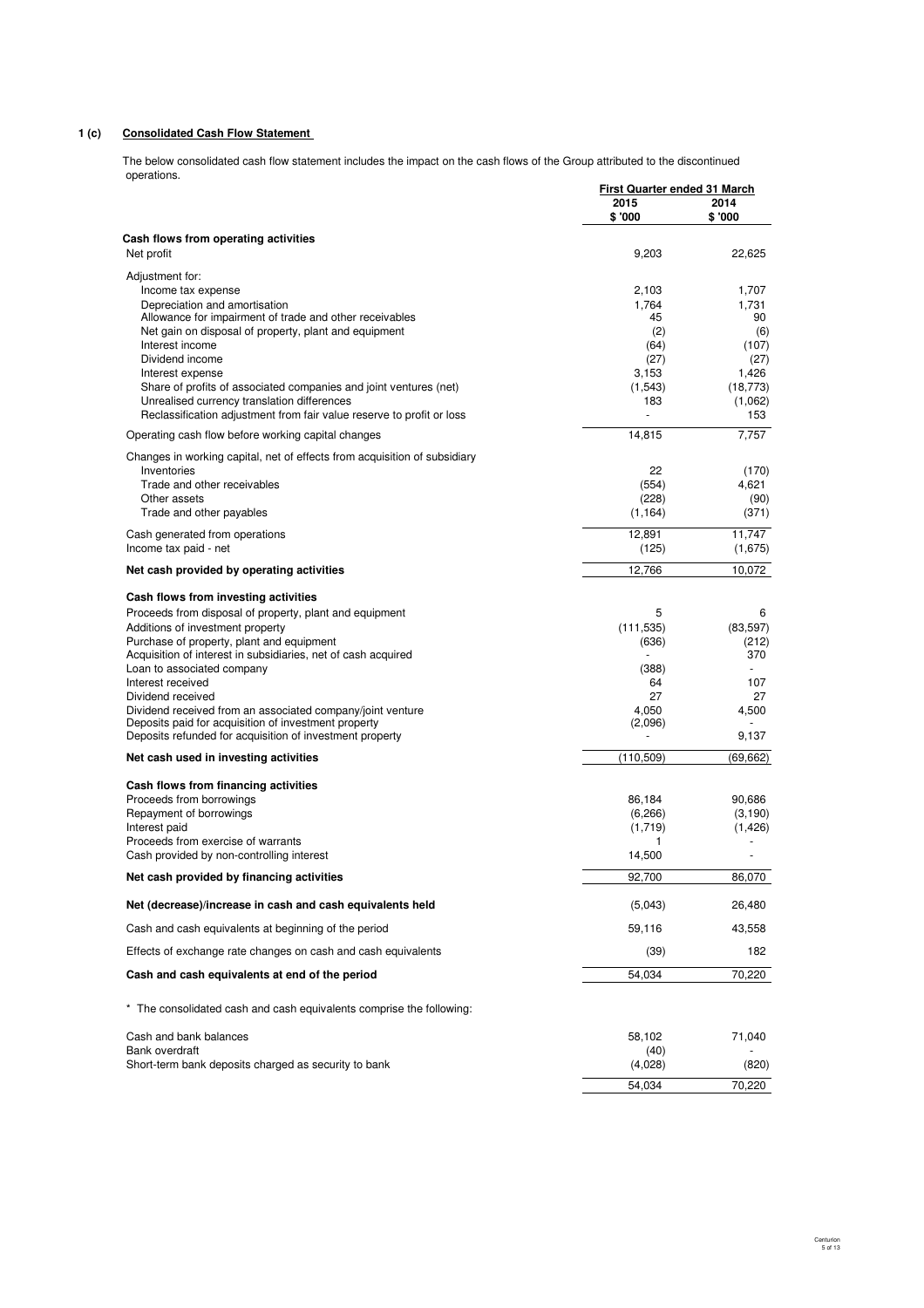## **1(d)(i) Statement of Changes in Equity**

As at 31 Mar 2015 vs 31 Mar 2014

| <b>GROUP</b><br>2015                                 | <b>Share</b><br>Capital<br>\$'000 | Other<br><b>Reserves</b><br>\$'000 | <b>Retained</b><br><b>Profits</b><br>\$'000 | <b>Total</b><br>Equity<br>\$'000 | Non-controlling<br><b>Interest</b><br>\$'000 | Total<br><b>Equity</b><br>\$'000 |
|------------------------------------------------------|-----------------------------------|------------------------------------|---------------------------------------------|----------------------------------|----------------------------------------------|----------------------------------|
| Balance as at 1 Jan 2015                             | 89,836                            | 6.763                              | 294.031                                     | 390.630                          | 930                                          | 391,560                          |
| Issuance of shares pursuant to warrants<br>exercised |                                   | $\overline{\phantom{a}}$           | $\overline{\phantom{a}}$                    |                                  | $\overline{\phantom{a}}$                     |                                  |
| Profit/(loss) for the period                         | $\overline{\phantom{a}}$          | $\overline{\phantom{a}}$           | 9.433                                       | 9,433                            | (230)                                        | 9,203                            |
| Other comprehensive loss for the period              | $\overline{\phantom{a}}$          | (4,243)                            |                                             | (4, 243)                         | $\overline{\phantom{a}}$                     | (4, 243)                         |
| Balance as at 31 Mar 2015                            | 89,837                            | 2.520                              | 303.464                                     | 395.821                          | 700                                          | 396,521                          |

## **← Attributable to equity holders of the Company**

| <b>GROUP</b><br>2014                      | <b>Share</b><br>Capital<br>\$'000 | Other<br><b>Reserves</b><br>\$'000 | Retained<br><b>Profits</b><br>\$'000 | Total<br>Equity<br>\$'000 | Non-controlling<br><b>Interest</b><br>\$'000 | <b>Total</b><br>Equity<br>\$'000 |
|-------------------------------------------|-----------------------------------|------------------------------------|--------------------------------------|---------------------------|----------------------------------------------|----------------------------------|
| Balance as at 1 Jan 2014                  | 89.431                            | 12.334                             | 191.156                              | 292.921                   | $\overline{\phantom{a}}$                     | 292,921                          |
| Profit for the period                     | $\overline{\phantom{a}}$          | $\overline{\phantom{a}}$           | 22.625                               | 22.625                    | $\overline{\phantom{a}}$                     | 22,625                           |
| Other comprehensive income for the period |                                   | 1.989                              | ٠                                    | 1.989                     | $\overline{\phantom{a}}$                     | 1.989                            |
| Balance as at 31 Mar 2014                 | 89.431                            | 14.323                             | 213.781                              | 317,535                   | ٠                                            | 317,535                          |

| <b>COMPANY</b><br>2015                               | <b>Share</b><br>Capital<br>\$'000 | Other<br><b>Reserves</b><br>\$'000 | <b>Retained</b><br><b>Profits</b><br>\$'000 | Total<br>\$'000 |
|------------------------------------------------------|-----------------------------------|------------------------------------|---------------------------------------------|-----------------|
| Balance as at 1 Jan 2015                             | 201,147                           | 302                                | 16,916                                      | 218,365         |
| Issuance of shares pursuant to warrants<br>exercised |                                   | $\overline{\phantom{a}}$           |                                             |                 |
| Profit for the period                                |                                   |                                    | 33                                          | 33              |
| Other comprehensive loss for the period              |                                   | (46)                               | $\overline{\phantom{0}}$                    | (46)            |
| Balance as at 31 Mar 2015                            | 201,148                           | 256                                | 16,949                                      | 218,353         |

| <b>COMPANY</b><br>2014                  | <b>Share</b><br>Capital<br>\$'000 | Other<br><b>Reserves</b><br>\$'000 | <b>Retained</b><br><b>Profits</b><br>\$'000 | Total<br>\$'000 |
|-----------------------------------------|-----------------------------------|------------------------------------|---------------------------------------------|-----------------|
| Balance as at 1 Jan 2014                | 200.742                           | 509                                | 9.863                                       | 211,114         |
| Loss for the period                     | $\overline{\phantom{a}}$          | $\overline{\phantom{a}}$           | (1, 431)                                    | (1,431)         |
| Other comprehensive loss for the period |                                   | (19)                               |                                             | (19)            |
| Balance as at 31 Mar 2014               | 200,742                           | 490                                | 8.432                                       | 209,664         |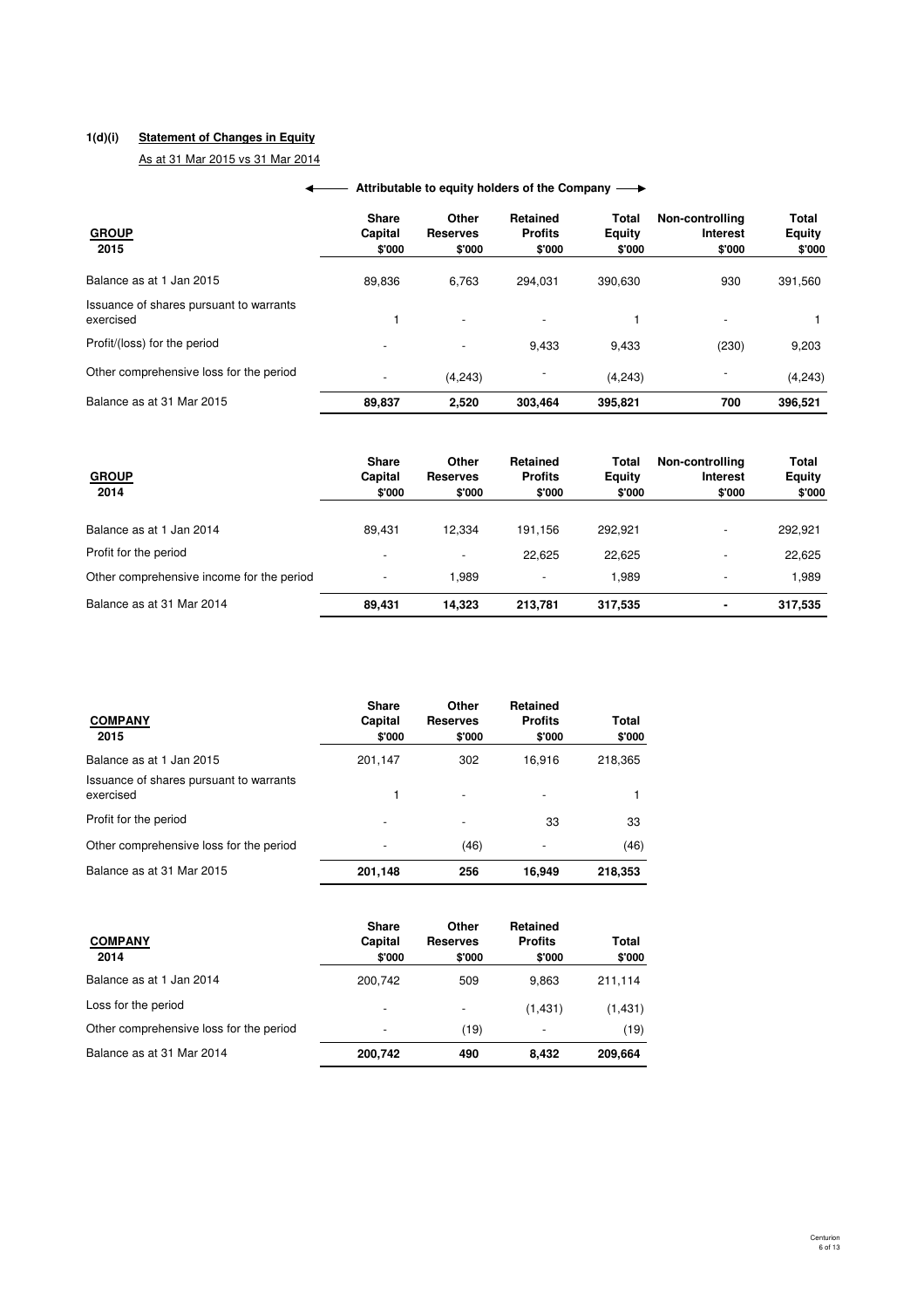**1(d)(ii) Details of any changes in the company's share capital arising from rights issue, bonus issue, share buy-backs, exercise of share options or warrants, conversion of other issues of equity securities, issue of shares for cash or as consideration for acquisition or for any other purpose since the end of the previous period reported on. State also the number of shares that may be issued on conversion of all the outstanding convertibles, as well as the number of shares held as treasury shares, if any, against the total number of issued shares excluding treasury shares of the issuer, as at the end of the current financial period reported on and as at the end of the corresponding period of the immediately preceding financial year.**

|                                                        | Company                 |                         |
|--------------------------------------------------------|-------------------------|-------------------------|
|                                                        | No. of shares<br>issued | Share capital<br>\$'000 |
| Issued and fully paid:                                 |                         |                         |
| As at 1 Jan 2015                                       | 756,872,238             | 201,147                 |
| Issue of new shares pursuant to the warrants exercised | 1.100                   |                         |
| As at 31 Mar 2015                                      | 756,873,338             | 201,148                 |

The Company does not have any outstanding convertibles and treasury shares as at 31 Mar 2015 and 31 Mar 2014.

#### **1(d)(iii) To show the total number of issued shares excluding treasury shares as at the end of the current financial period and as at the end of the immediately preceding year.**

|                                                         | Companv     |             |  |
|---------------------------------------------------------|-------------|-------------|--|
|                                                         | 31 Mar 15   | 31 Dec 14   |  |
| Total number of issued shares excluding treasury shares | 756.873.338 | 756,872,238 |  |

### **1(d)(iv) A statement showing all sales, transfers, disposal, cancellation and/or use of treasury shares as at the end of the current financial period reported on.**

Not applicable. There were no treasury shares during the current financial period reported on.

#### **2 Whether the figures have been audited, or reviewed and in accordance with which auditing standard or practice.**

The figures have not been audited or reviewed by the Company's auditors.

#### **3 Where the figures have been audited or reviewed, the auditors' report (including any qualifications or emphasis of matter).**

Not applicable.

#### **4 Whether the same accounting policies and methods of computation as in the issuer's most recently audited annual financial statements have been applied.**

The financial information has been prepared in accordance with the same accounting policies and methods of computation adopted in the audited financial statements of the previous financial year, except where new or amended Financial Reporting Standards ("FRS") and Interpretations to FRS ("INT FRS") became effective from this financial year.

The adoption of these new or amended FRS and INT FRS did not result in substantial changes to the Group's and Company's accounting policies and had no material effect on the amounts reported for the current or prior financial periods.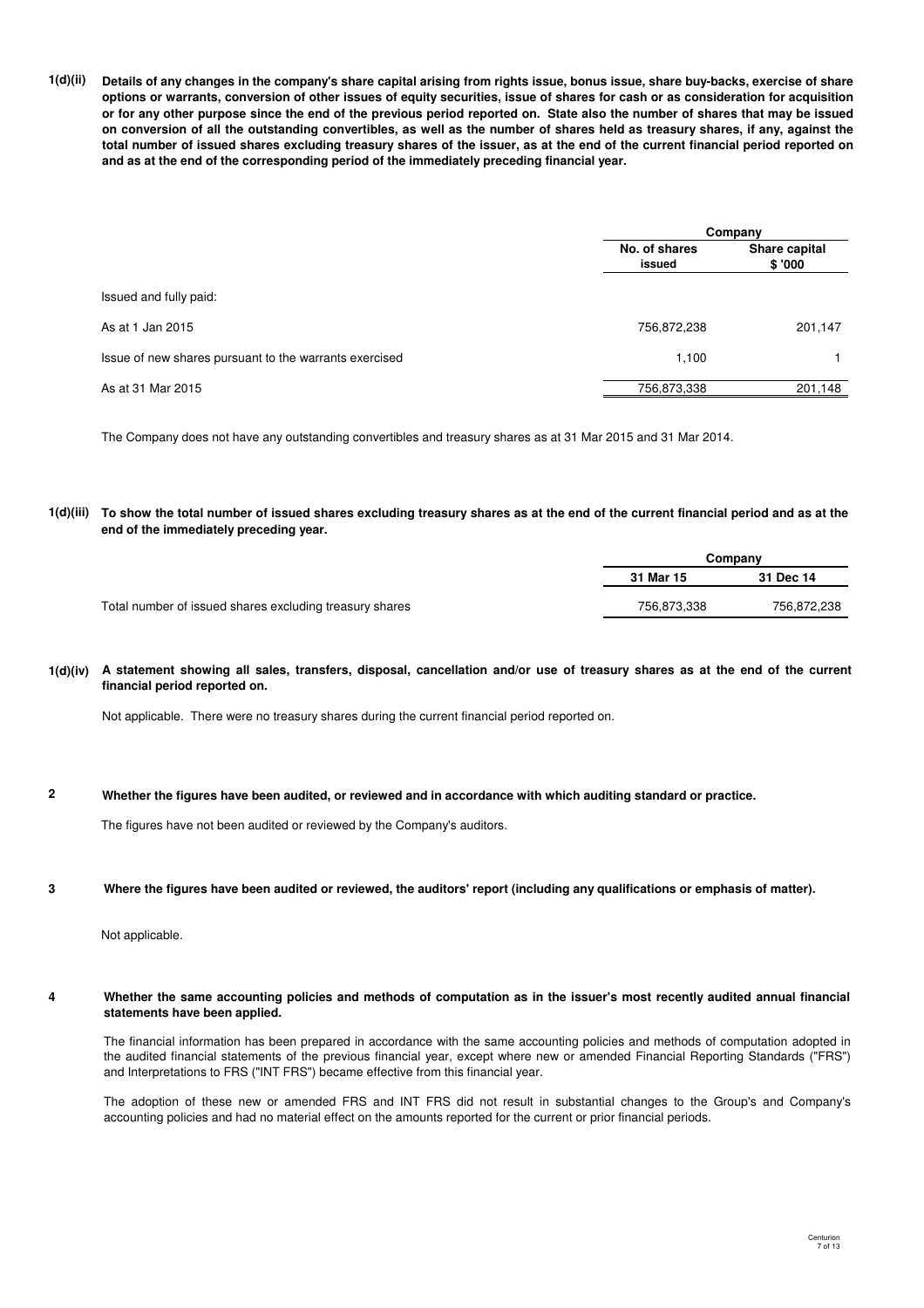#### **5 If there are any changes in the accounting policies and methods of computation, including any required by an accounting standard, what has changed, as well as the reasons for, and the effect of, the change.**

There are no significant changes in the Group's accounting policies and methods of computation nor any significant impact on the financial statements.

#### **6 Earnings per ordinary share of the group for the current financial period reported on and the corresponding period of the immediately preceding financial year, after deducting any provision for preference dividends.**

|     |                                              | Group<br>First Quarter ended 31 March |            |
|-----|----------------------------------------------|---------------------------------------|------------|
|     |                                              | 2015                                  | 2014       |
| (a) | Based on weighted average number of ordinary |                                       |            |
|     | shares on issue                              | $1.25$ cents                          | 2.99 cents |
| (b) | On a fully diluted basis                     | 1.24 cents                            | 2.94 cents |

### Note:

The earnings per share is calculated based on weighted average number of ordinary shares in issue of 756,873,012 for Q1 2015 (Q1 2014 : 756,061,088) ordinary shares.

The weighted average number of shares used for the calculation of EPS based on fully diluted basis is 762,413,239 for Q1 2015 (Q1 2014 : 769,694,774).

**7 Net asset value (for the issuer and group) per ordinary share based on the total number of issued shares excluding treasury shares of the issuer at the end of the:**

 **(b) immediately preceding financial year.**

|                                    |             | Group       |             | Company     |  |
|------------------------------------|-------------|-------------|-------------|-------------|--|
|                                    | 31 Mar 15   | 31 Dec 14   | 31 Mar 15   | 31 Dec 14   |  |
| Net asset value per ordinary share | 52.30 cents | 51.61 cents | 28.85 cents | 28.85 cents |  |

**Note** 

The Group and Company net asset per ordinary share is calculated based on existing issued share capital of 756,873,338 (2014: 756,872,238) ordinary shares.

 **<sup>(</sup>a) current period reported on; and**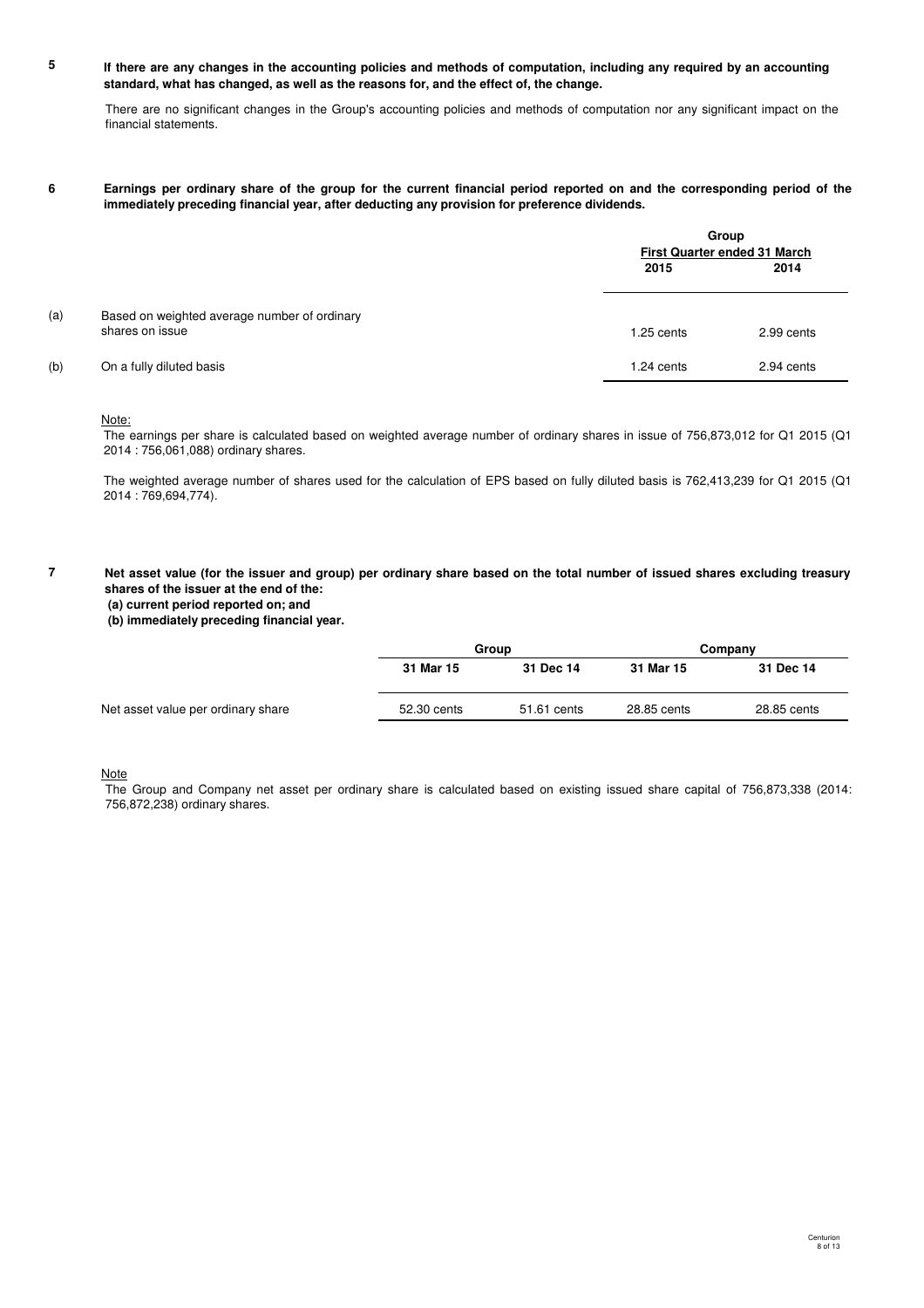#### **8 Group Performance Review**

**A review of the performance of the group, to the extent necessary for a reasonable understanding of the group's business. It must include a discussion of the following:**

**(a) any significant factors that affected the turnover, costs, and earnings of the group for the current financial period reported on, including (where applicable) seasonal or cyclical factors; and**

**(b) any material factors that affected the cash flow, working capital, assets or liabilities of the group during the current financial period reported on.**

### **(a)(i) First quarter review – Q1 FY2015 vs Q1 FY2014**

Group revenue in 1Q 2015 rose by 44%, or S\$7.7 million, to S\$25.3 million year-on-year. The growth was mainly contributed by the Group's accommodation business, which registered a healthy year-on-year revenue growth of 56% or S\$8.5 million. The Group's optical disc business, on the other hand, experienced a slight decline of S\$0.8 million in revenue due to weaker market demands.

Revenue contribution from the Group's student accommodation assets in Australia and the United Kingdom, which were acquired in February and September 2014 respectively, accounted for 64%, or approximately S\$5.5 million, of the revenue growth. The remaining increase in revenue of about S\$3.0 million was contributed mainly by higher occupancy rates of the Group's workers accommodation assets and the expanded bed capacity of Westlite Toh Guan. Occupancy rates at the Group's Malaysian workers accommodation assets had continued to improve. Westlite Tampoi in Malaysia began operations in January 2015 with a healthy take-up rate.

Due to the aforementioned revenue growth arising from the expansion of the accommodation business, the Group's gross profit in 1Q 2015 increased by 56% from S\$11.1 million to S\$17.2 million. The Group's gross profit margin also improved from 63% to 68% attributable to higher rental rates from the workers accommodation assets and the additional rental revenue derived from the expanded bed capacity at Westlite Toh Guan.

Administrative expenses increased by S\$0.3 million. The Group has provided S\$0.7 million for professional fees and expenses incurred in the evaluation of the proposed establishment of a Workers Accomodation Real Estate Investment Trust, which has since been deferred, as announced on 20 March 2015. This increase in administrative expenses was partially offset by the absence of a one-off non-recurring fee of about S\$0.3 million incurred in 1Q 2014 for the acquisition of RMIT Village in Australia.

Finance costs increased by S\$1.8 million, mainly due to additional interest costs incurred for the financing of the newly acquired student accommodation portfolio in the United Kingdom, as well as the bank facility fee incurred in financing the development of ASPRI-Westlite Dormitory - Papan.

Share of the results of associated companies and joint ventures fell by S\$17.2 million in 1Q 2015. In 1Q 2014, the Group recorded a one-off gain of S\$17.3 million from the sale of industrial factory units at M Space. Excluding this one-off gain, the Group's share of operational profits derived from Westlite Mandai's workers accommodation operations increased by S\$63,000 from S\$1.48 million in 1Q 2014 to S\$1.54 million in 1Q 2015.

Due to the absence of one-off gain in the quarter, the Group's total net profit after tax for the quarter dropped from S\$22.8 million in 1Q 2014 to S\$9.2 million in 1Q 2015.

Excluding the one-off gain in 1Q 2014 of S\$17.3 million, the net profit after tax derived from the Group's core business operations recorded a strong growth of 66%, or an increase of S\$3.7 million, quarter-on-quarter to S\$9.2 million in 1Q 2015. The Group's accommodation business contributed close to 97% of the net profit, which amounted to S\$8.9 million, while the optical disc business contributed a profit of S\$0.3 million in 1Q 2015.

### **(b)(i) Review of Group Balance Sheet**

#### **Assets**

Other current assets decreased by S\$8.6 million, mainly due to the deposit of S\$9.8 million for the development of ASPRI-Westlite Dormitory – Papan, which was transferred and recorded as investment properties.

The decrease of S\$2.5 million in investments in associated companies / joint venture was primarily due to dividend received from Lian Beng-Centurion (Mandai) Pte Ltd.

Investment property increased by S\$109.3 million, largely due to the acquisitions and development of workers accommodation assets in Singapore and Malaysia.

#### **Liabilities**

Trade and other payables reduced by S\$8.6 million, largely due to the settlement of the progress claims on the development of the investment properties.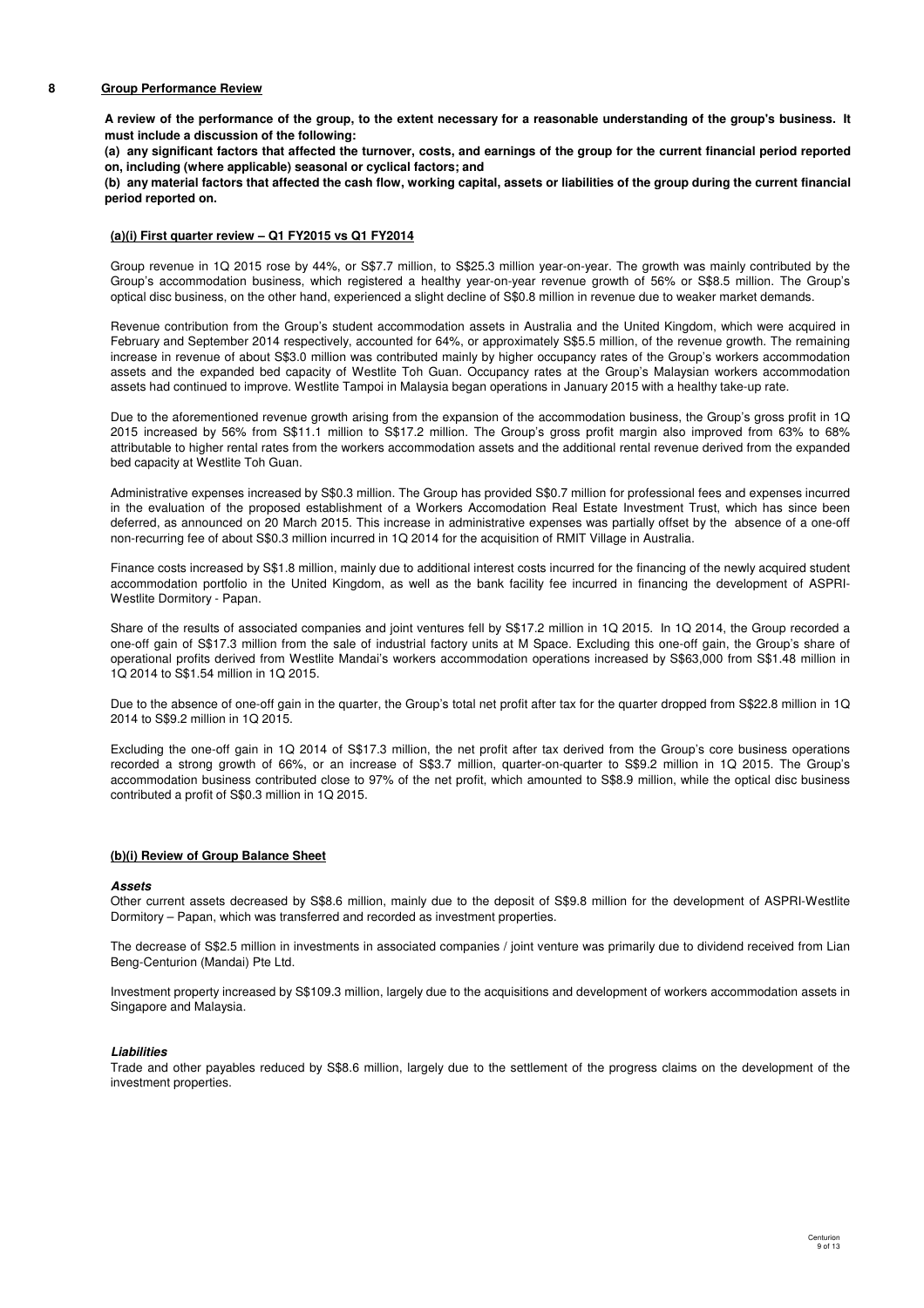#### **Borrowings & Gearing**

Borrowings increased by S\$94.5 million, largely due to bank loans obtained in 1Q 2015 to finance the development of the Group's workers accommodation projects under construction. This includes Westlite Woodlands and Westlite Papan in Singapore, and Westlite Tampoi and Westlite Senai II in Malaysia. Accordingly, the Group's gearing ratio as at 31 March 2015 increased from 52% to 57%.

The Group's operating workers and student accommodation assets continued to generate stable and strong operating cash flow before working capital changes of S\$14.8 million, a 91% increase from S\$7.8 million in 1Q 2014. Despite the higher gearing ratio, the 5 times interest cover continues to be adequate and is within the Group's interest cover threshold. The Group's developmental and acquired operating assets are primarily funded through bank debt with a loan maturity profile averaging 12 years. With active debt and capital management policies in place, the Group continues to generate a net operating cash flow surplus of S\$6.7 million (after deducting income tax paid, interest and loan principal repayments) for 1Q 2015, which is a four fold increase compared to the S\$1.5 million generated for 1Q 2014.

The Group's balance sheet remains healthy and robust with S\$58.1 million cash and cash equivalents. Given the strong and stable operating cashflow, the Group has adequate debt headroom for further growth and expansion. To ensure sustainable growth in the long run, the Group will carefully balance between acquiring operating assets which will contribute to the current income and development projects for future growth.

### **(b)(ii) Review of Company Balance Sheet**

Cash and cash equivalents decreased by S\$14.6 million, mainly due to loans advanced to a subsidiary for the development of ASPRI-Westlite Dormitory – Papan.

Trade and other receivables under current and non-current assets mainly relate to loan or advances given to subsidiaries.

Current borrowings of S\$2.6 million relates to the interest accrued for the Medium Term Notes.

## **(b)(iii) Review of Cash Flow Statement**

In 1Q 2015, the Group generated a positive cash flow of S\$14.8 million from operating activities before working capital changes.

During 1Q 2015, cash of S\$110.5 million in investing activities was mainly used for the acquisition and development of the Group's accommodation assets, in particular for ASPRI-Westlite Dormitory – Papan.

Net cash of S\$92.7 million was received from financing activities mainly due to financing obtained for acquisitions and project developments offset by the regular repayment of borrowings and interest paid during the period.

As a result of the above activities, the Group recorded a reduction in cash and cash equivalents of S\$5.0 million, but continues to maintain a healthy cash and cash equivalent balance of S\$54.0 million as at 31 March 2015.

**Where a forecast, or a prospect statement has been previously disclosed to shareholders, any variance between it and the actual results.**

Not applicable

**9**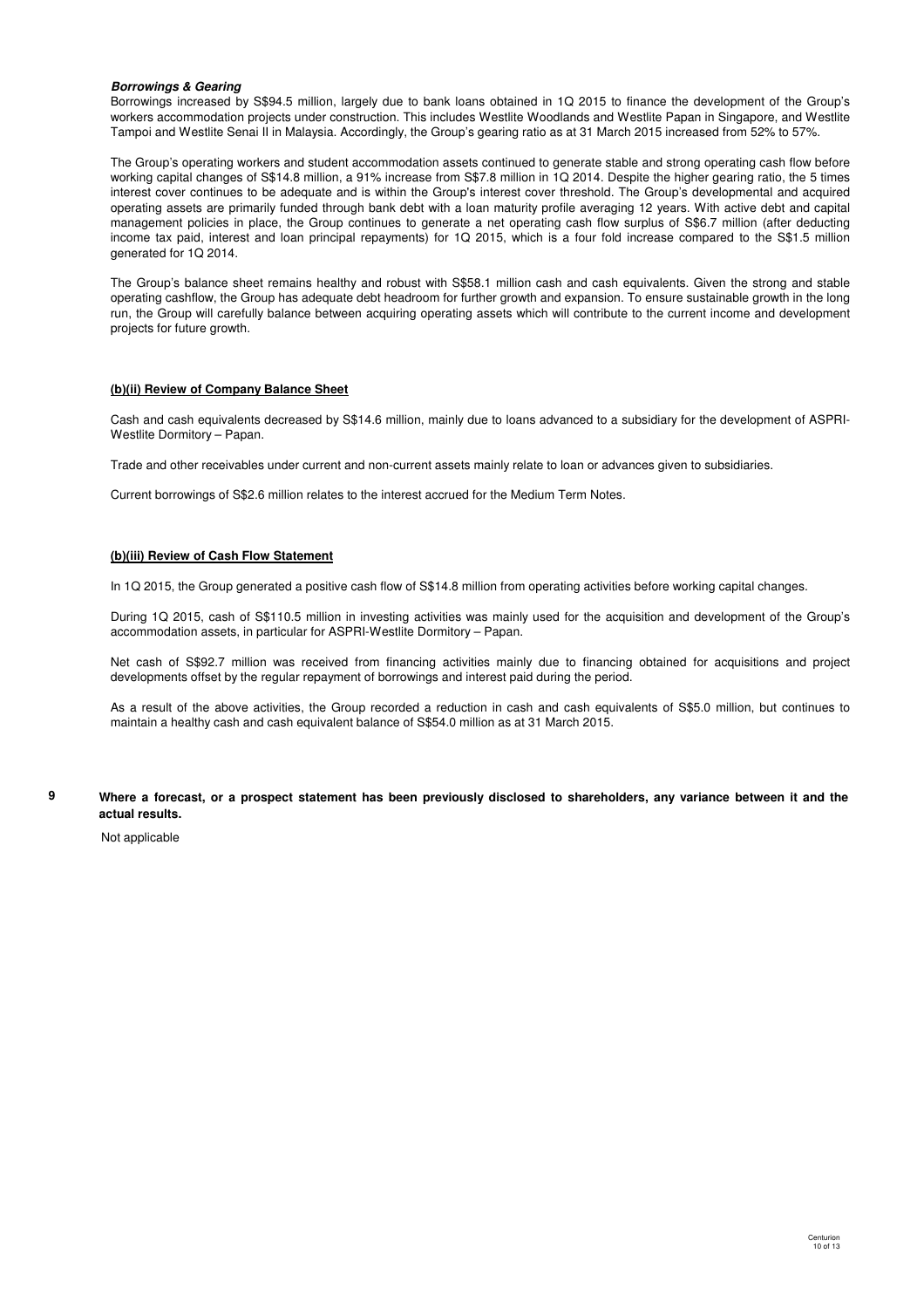**<sup>10</sup> A commentary at the date of the announcement of the significant trends and competitive conditions of the industry in which the group operates and any known factors or events that may affect the group in the next reporting period and the next 12 months.**

### **(i) Accommodation Business**

The overall outlook for the Group's Accommodation Business remains positive, supported by stable demand for both its workers and student accommodation across Singapore, Malaysia, Australia and the United Kingdom. With Westlite Tampoi in Malaysia commencing operations in January 2015 and the expected completion of Westlite Woodlands with 4,100 beds in 3Q 2015, the Group is on track to achieve continued growth in its core business in 2015.

#### (a) Workers Accommodation

As at 31 March 2015, the Group has a total of 23,500 beds across three operating workers accommodation in Singapore. The Group's bed capacity in Singapore is expected to grow to 35,500 beds when Westlite Woodlands with 4,100 beds and Westlite Papan with 7,900 beds, are completed around 3Q 2015 and mid-2016 respectively.

In view of the good location of its existing three operational assets, two of which cater to workers from multiple industries, the Group is optimistic that the assets will continue to achieve high occupancy rates in 2015.

A few new dormitories with a total of about 30,000 beds have come onto the Singapore market over the last quarter of 2014 and the first quarter of 2015. However, the impact from this new supply of beds on the Group's dormitories has been minimal.

Singapore's government agencies have been stepping up its enforcement actions against employers who do not house their workers properly and are closing down illegal dormitories and factory converted dormitories that do not met safety and health regulations. The Group is working closely with the Dormitory Association of Singapore which is in constant dialogue with the government agencies over the market changes and industry standards. The Group is also assisting the Ministry of Manpower by providing constant updates on the occupancy levels in its dormitories. These positive steps undertaken by the government bode well for the workers accommodation industry and are in the right direction towards improving the well being of foreign workers living in Singapore.

In Malaysia, the Group is gaining traction with its portfolio of 19,800 beds across six workers accommodation in Johor, where its occupancy rate on a portfolio basis has now reached above 90%. With more companies recognising the Group's proven record and capabilities in providing well-managed accommodation, occupancy rates are expected to continue to improve.

In January 2015, Westlite Tampoi with 5,300 beds was completed and the take up rate was healthy. The construction of Westlite Senai II with 5,500 beds is on track and expected to be completed in 4Q 2015. The Group is optimistic that the occupancy and rental rates of its Malaysian assets will continue to enjoy steady growth.

#### (b) Student Accommodation

Student accommodation is a segment that the Group sees good growth potential, in light of the strong demand for and stable rental rates of this asset class.

In Australia, RMIT Village is expected to operate at close to full occupancy in the 2015 academic year. It has strengthened its competitive position with the refurbishment of the rooms in January 2015.

In the United Kingdom, the Group's portfolio of four student accommodation assets, comprising three assets in Manchester and one asset in Liverpool with over 1,900 beds in total, are operating at close to full occupancy in the current 2014/15 academic year. Given the healthy demand of purpose-built student accommodation in both cities, the assets are expected to perform well and contribute positively to the Group's earnings.

### (c) Moving forward

The Group will continue to explore opportunities to further grow its Accommodation Business in both existing and new markets.

#### **(ii) Optical Disc Business**

The operating environment for the Group's Optical Disc business remains difficult as the market demand for physical optical storage media is weak. The Group will focus on controlling costs and carrying out necessary restructuring to ensure that the business continues to remain profitable and generate positive cash flow.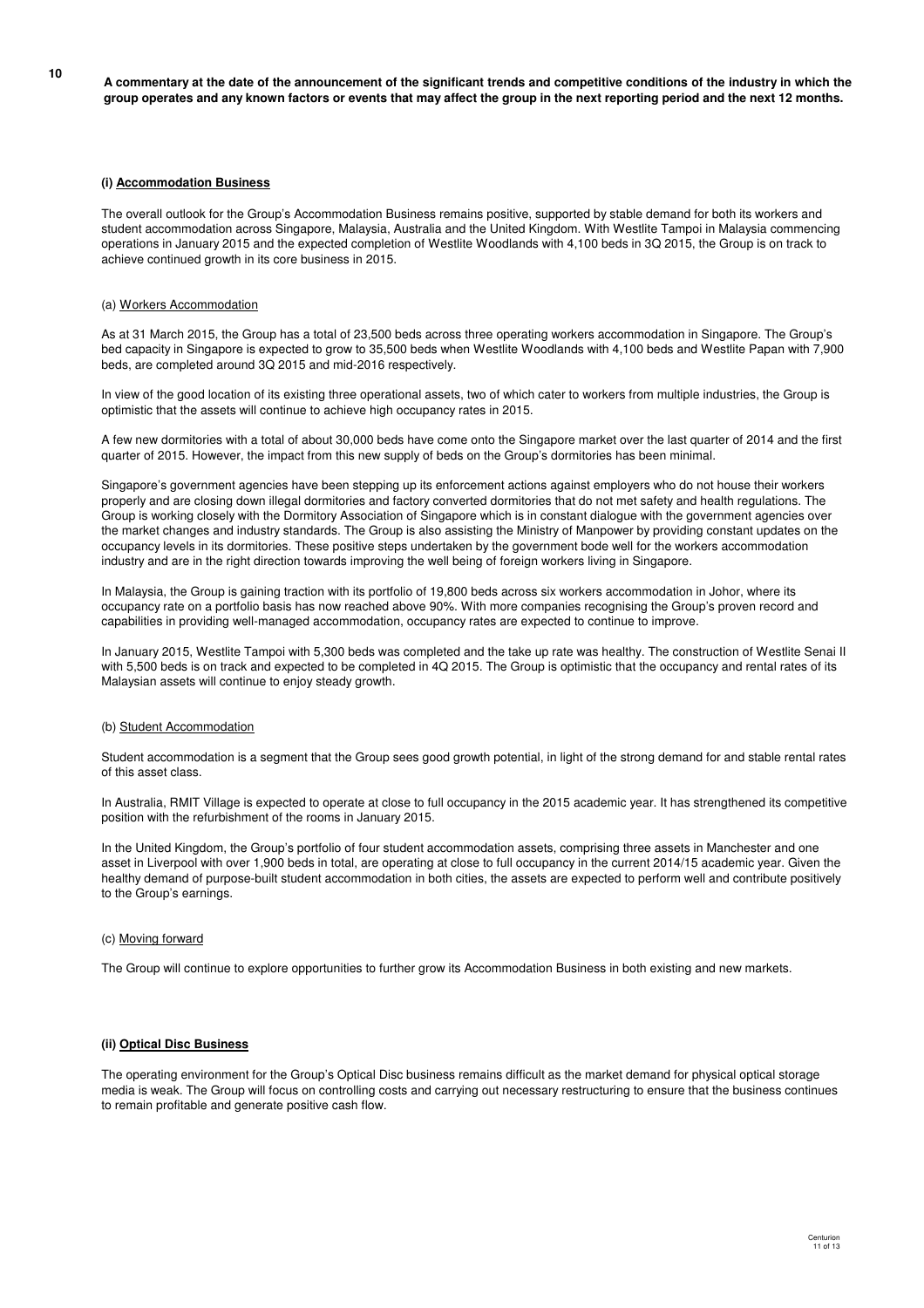## **11 Dividend**

## **(a) Current Financial Period Reported On**

Any dividend declared for the current financial period reported on ?

None

## **(b) Corresponding Period of the Immediately Preceding Financial Year**

Any dividend declared for the corresponding period of the immediately preceding financial year ?

| Name of Dividend:                    | Special interim 1-tier tax exempt dividend |
|--------------------------------------|--------------------------------------------|
| Dividend Type:                       | Cash                                       |
| Dividend Amount per Share (in cents) | 0.5 cent per ordinary shares               |
| Tax Rate:                            | 1-tier tax exempt                          |

## **(c) Date Payable**

Not applicable

## **(d) Books Closure Date**

Not applicable

#### **12 If no dividend has been declared / recommended, a statement to that effect.**

No dividend has been declared for the 1Q 2015.